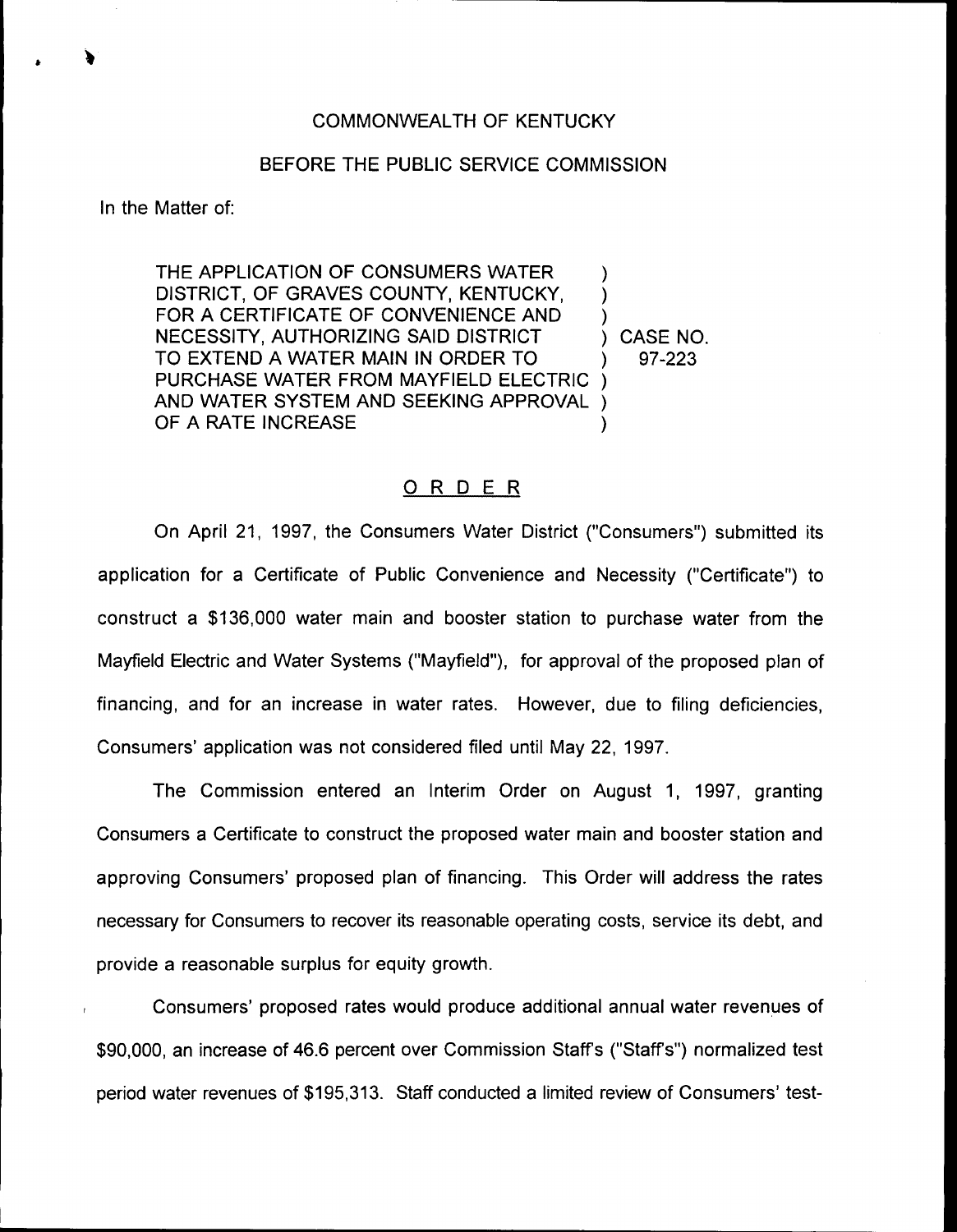period financial records and issued its report on November 7, 1997, which recommended the Commission grant Consumers an increase in annual water revenue of \$74,760, an increase of 39.3 percent.

In its November 7, 1997 Order, the Commission requested that all parties submit written comments on the Staff Report within 10 days from the date of the Order or 90 days from the date the application was filed, whichever is later. Consumers submitted its acceptance of the Staff Report recommendations on December 9, 1997.

The Commission, after considering the evidence of record and being otherwise sufficiently advised, finds that:

1. The recommendations and findings contained in the Staff Report are adopted as the Commission's findings and incorporated by reference as if fully set out herein.

2. The rates in Appendix A will produce gross annual water revenue of \$270,073 and are the fair, just, and reasonable rates for Consumers. These rates will allow Consumers sufficient revenues to meet its operating expenses and provide for future equity growth, including provisions for servicing its debt.

IT IS THEREFORE ORDERED that:

1. The rates proposed by Consumers will produce an increase in annual water revenues above the level deemed reasonable herein and therefore are denied.

2. The rates contained in Appendix A are approved for service rendered by Consumers on and after the date of this Order.

 $-2-$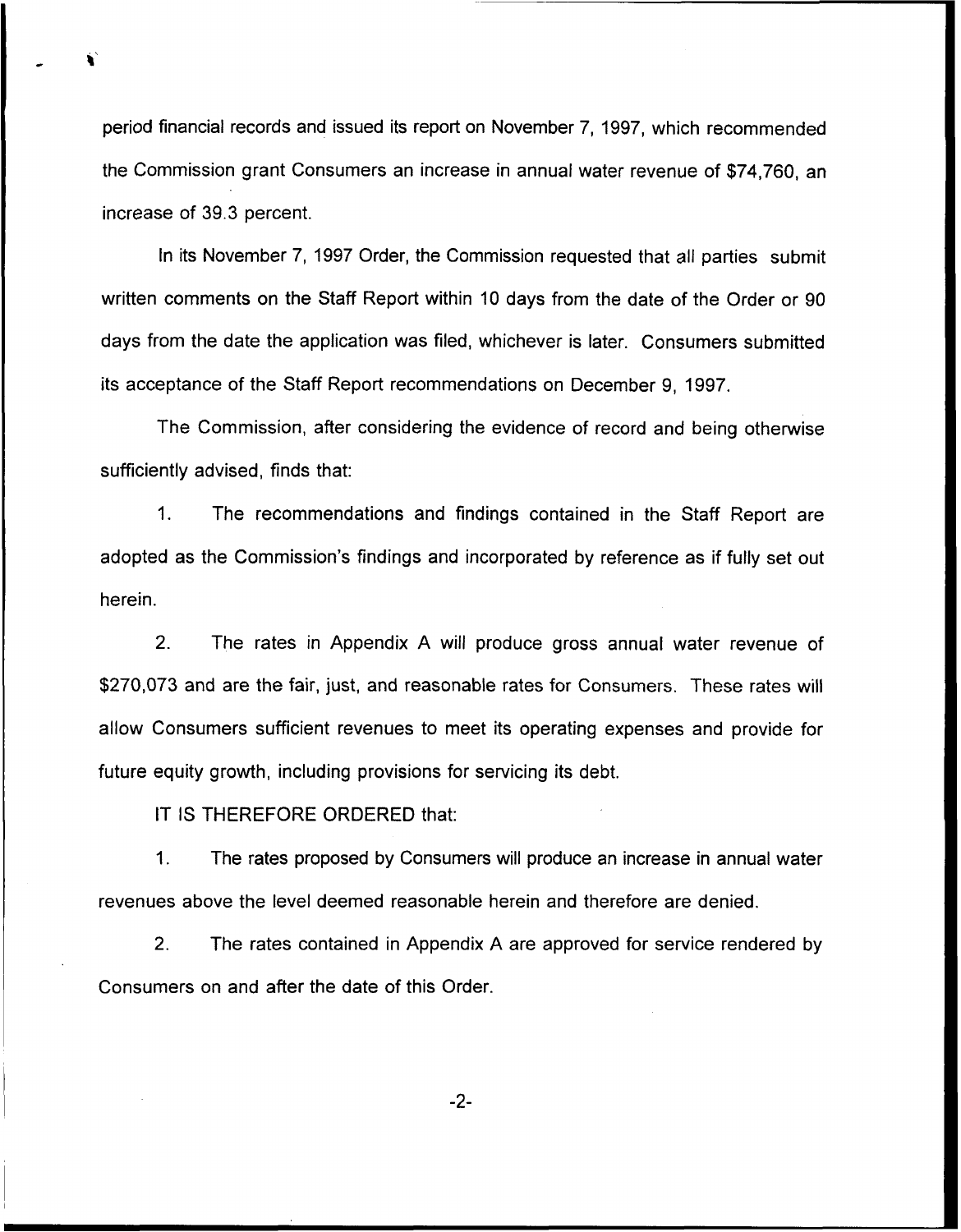3. Within 30 days of the date of this Order, Consumers shall file with the Commission its revised tariffs setting out the rates approved herein.

Done at Frankfort, Kentucky, this 22nd day of January, 1998,

PUBLIC SERVICE COMMISSION

 $rac{\text{S}}{\text{Chairm}}$ 

Vice Chairman<sup>(</sup>

Quin Zh E

Commissioner

ATTEST:

**Executive Director**